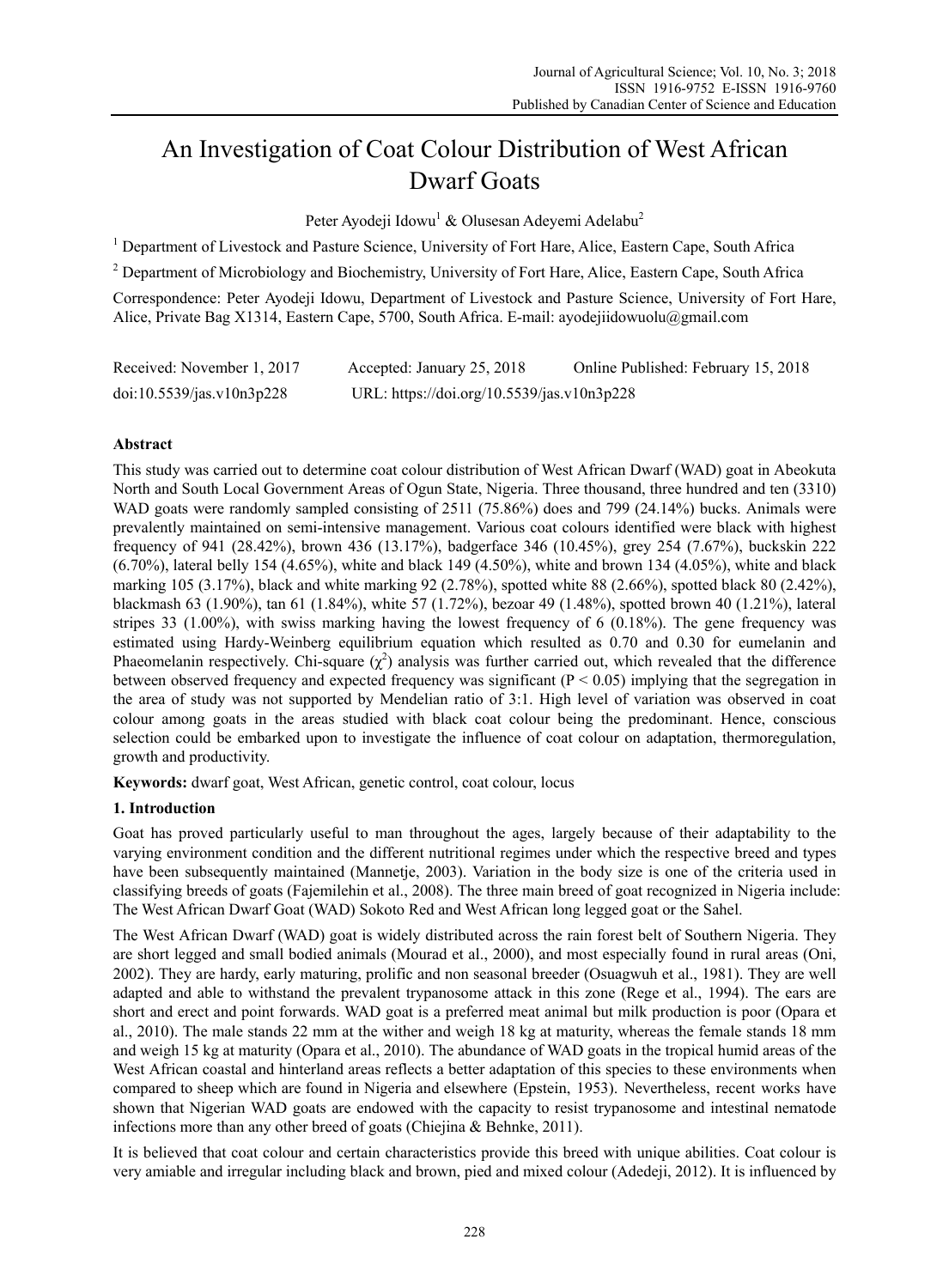a large number of genes that are involved in determining the presence, distribution and biochemical activities of the melanocytes (Bennett et al., 2003; Fontanesi et al., 2011). It has a highly repeatable and heritable (53%) trait. It is majorly controlled by alleles on three loci (A, B and S) although genes on the extension locus (E) tend to modify the effect of these alleles (Klungland et al., 2000). In the same manner, the black coat colour may predispose the goat to high heat load, high metabolic rate and increased thyroid activity as reported by Odubote (1994). Coat colour has fascinated animal breeders and geneticists for years. Classic breeding experiments told us much about the inheritance of coat colours and patterns in the early to mid-nineties (Schmutz et al., 2007). Coat colour and type is known to adapt animals to different climatic zones and has a considerable influence on the performance of various stocks (Odubote, 1994; Okpeku et al., 2011). Mammals coat colour depends basically on the amount of two pigments: eumelanin, which is always black or brown, and pheomelanin which appears yellow or red (Bozgo et al., 2012). The two pigments are controlled by both the Extension (E) and the Agouti (A) loci. According to Bemji et al. (2012), goats can have many different patterns of white spotting, and each of these is totally independent in terms of genetic control.

Observably, approximately 94% of the world goat population is found in the developing countries. Of this, the largest goat populations are found in Asia and the Pacific (55.5%) and Africa (32.9%). Within Asia and the Pacific, the heaviest concentration of goats are found in China, India, Pakistan and Bangladesh which together account for 78% of the total population in this region. Within Africa, large populations of goats are found in Nigeria, Ethiopia, Somalia and Sudan, accounting for about 48% of the total population in the African continent. The total world population in 2007 was estimated at about 850 million goats of which 728 million were in low income food deficit countries (Daramola & Adeloye, 2009).

Therefore, this study aims to determine coat colour distribution and identification of West African Dwarf goat in Abeokuta South (ABKS) and Abeokuta North (ABKN) Local Government Areas of Ogun State to determine the frequency of coat colour pattern of WAD goats.

# **2. Materials and Methods**

# *2.1 Sampling Site*

This study was carried out in ABKN and ABKS Local Government Areas of Ogun State, Nigeria. Eighteen (18) villages were sampled under the two Local Governments, 12 villages in ABKN Local Government and 6 villages in ABKS Local Government. ABKS LGAs has an area of 71 km<sup>2</sup>. It has a coordinates of 7°09′N, 3°21′E. ABKN LGAs has an area of 808 km<sup>2</sup>. It has coordinates of  $7^{\circ}12'N$ ,  $3^{\circ}12'E$ . Most of the villages used for the study were populated by livelihood farmers under the supervision of the Ogun State Agricultural and Rural Development Programme (OGADEP) extension officers.

#### *2.2 Sampling Procedures*

Systematic sampling procedure was adopted for the study and participants were selected per household, more than 70% of approached farmers voluntarily participated in the sampling, and more than 40 farmers got interested and assisted in different locations sampled. Each location has a farm head which made it easier with extension agents for easy sampling with structured wooden farm pen. Ethical clearance was duly applied for and granted before the commencement of the study, hence, both the animals and participants' safety was ensured.

#### *2.3 Sample Size, Power, and Precision*

A total number of three thousand, three hundred and ten (3,310) WAD goats; 2511 doe and 799 bucks were sampled from 18 villages in ABKN and ABKS Local Government Areas.

# *2.4 Measures and Covariates*

Some farmers were interviewed in order to know preference of coat colour selections, factors to consider in breeding and selections, challenges faced in goat production systems, prevalence disease and control measures adopted. Observations was done in sampling of various coat colour raised, tally system was used for easy data input, camera and coat colour chart was used for proper coat colour referencing. Training was done forassessors used for sampling collection for proper identification of different coat colour. No cultural beliefs were against different coat colour raised in the study areas.

#### *2.5 Research Design*

The experiment was subjected to natural occurrence with little or no manipulation of West African dwarf goats used.

The frequency of the recessive allele  $(A^a)$  was estimated based on Hardy-Weinberg Principle (Falconer & Mackay, 1996) as shown below: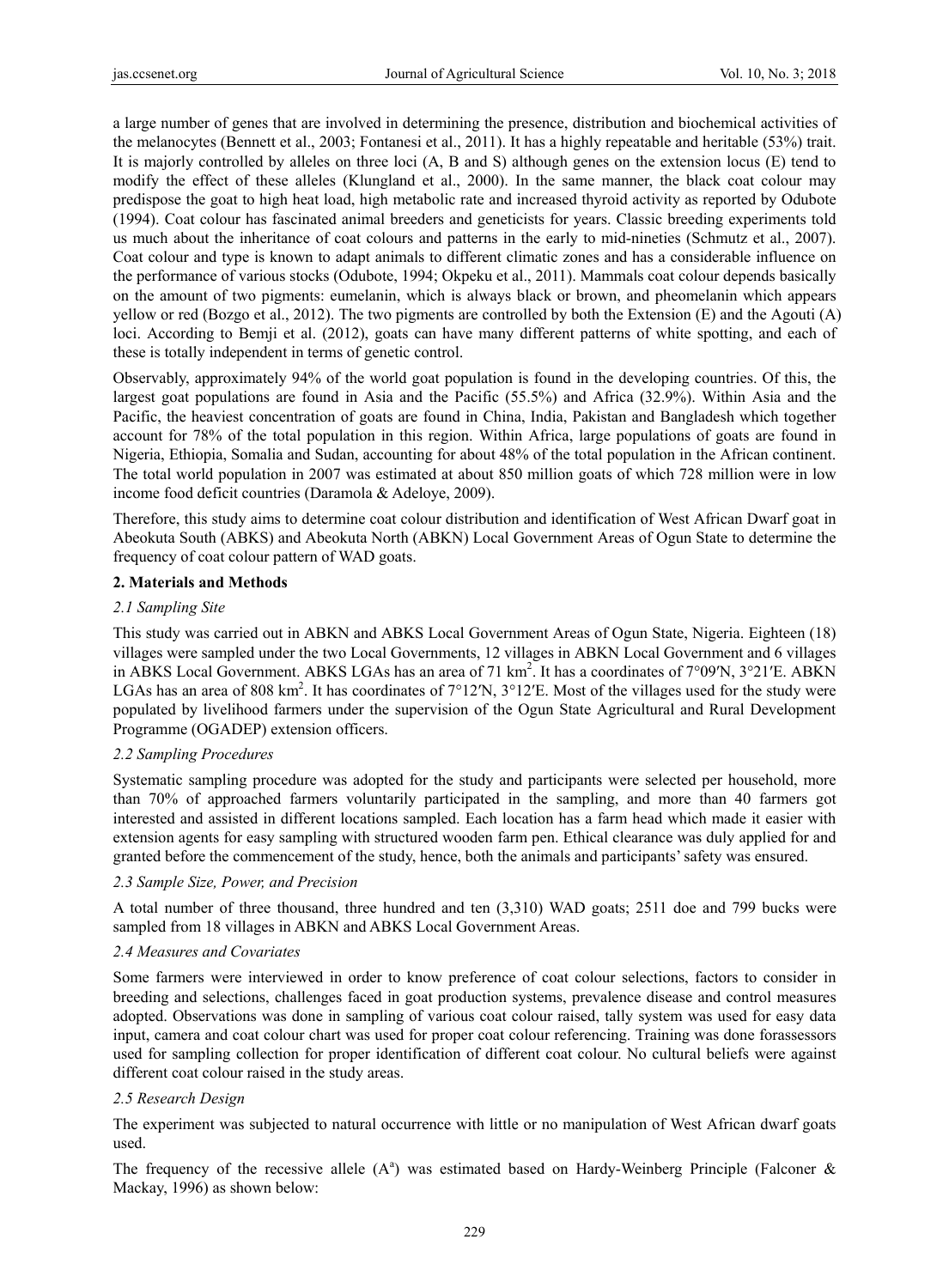$$
q = \sqrt{\frac{m}{M}}
$$
 (1)

where,  $q =$  frequency of the recessive gene; m = observed number of animals exhibiting the recessive trait; M = total number of animals sampled.

The frequency of the dominant allele  $(A^{wt}$ , p was obtained by subtracting q from one. The observed frequencies were tested against the expected Mendelian ratio of 3:1 corresponding to values of 0.75 for the dominant allele and 0.25 for the recessive allele using chi-square test. The null hypothesis  $(H<sup>o</sup>)$  stated was that the population is in Mendelian proportion while the alternative hypothesis  $(H<sup>a</sup>)$  that the population is not in Mendelian proportion.

The result was input in Microsoft Excel sheet and Chi-Square Test of Goodness of fit was carried out to determine whether inheritance pattern of coat colour followed Mendelian proportion.

$$
\chi^2 = \frac{\Sigma (\text{Observed} - \text{Expected})^2}{\text{Expected}}
$$
 (2)

The level of significance of the test was examined at  $P = 0.05$  and one degree of freedom (DF = 1).

**3. Results** 

The WAD goats are medium sized goats, coat colour is predominantly black and brown in both sex (Table 1), but animal with lateral stripes and swiss marking were less predominant in both LGA's (Table 2). Lateral stripes and swiss marking were the least predominant in Abeokuta North Local Government (Table 3), while lateral stripes and spotted brown were least predominant in Abeokuta South Local Government (Table 4).The black coat colour with black dominant type was commonly observed among the WAD goats reared in both local government Areas. The most common coat colour found in both local government areas was black followed by brown (Figures 1-3).

| Coat colour             | Female | Male             | Total | % Female | % Male | Total |
|-------------------------|--------|------------------|-------|----------|--------|-------|
| Black                   | 386    | 181              | 567   | 24.47    | 35.14  | 27.10 |
| <b>Brown</b>            | 225    | 66               | 291   | 14.27    | 12.81  | 13.91 |
| Badgerface              | 201    | 48               | 249   | 12.75    | 9.32   | 11.90 |
| Grey                    | 167    | 25               | 192   | 10.59    | 4.85   | 9.18  |
| Buckskin                | 95     | 32               | 127   | 6.02     | 10.09  | 6.07  |
| Lateral belly           | 96     | 23               | 119   | 6.09     | 4.46   | 5.69  |
| White and Black         | 55     | 26               | 81    | 3.49     | 5.05   | 3.87  |
| White and brown         | 89     | 16               | 105   | 5.64     | 3.10   | 5.02  |
| White and black marking | 38     | 9                | 47    | 2.41     | 1.75   | 2.25  |
| Black and white marking | 37     | 14               | 51    | 2.35     | 2.72   | 2.44  |
| Spotted white           | 38     | 18               | 56    | 2.41     | 3.50   | 2.68  |
| Spotted black           | 3      | 19               | 22    | 0.19     | 3.69   | 1.05  |
| Blackmash               | 41     | 9                | 50    | 2.60     | 1.75   | 2.39  |
| Tan                     | 32     | 10               | 42    | 2.03     | 1.94   | 2.00  |
| White                   | 5      | 5                | 10    | 0.32     | 0.97   | 0.49  |
| Bezoar                  | 33     | 6                | 39    | 2.09     | 1.16   | 1.86  |
| Spotted brown           | 20     | 5                | 25    | 1.27     | 0.97   | 1.19  |
| Lateral stripes         | 10     | 3                | 13    | 0.63     | 0.58   | 0.62  |
| Swiss marking           | 6      | $\boldsymbol{0}$ | 6     | 0.38     | 0.00   | 0.29  |
| Total                   | 1577   | 515              | 2092  | 100      | 100    | 100   |

Table 1. Frequency of coat colour pattern of WAD goat identified in both Local Government Areas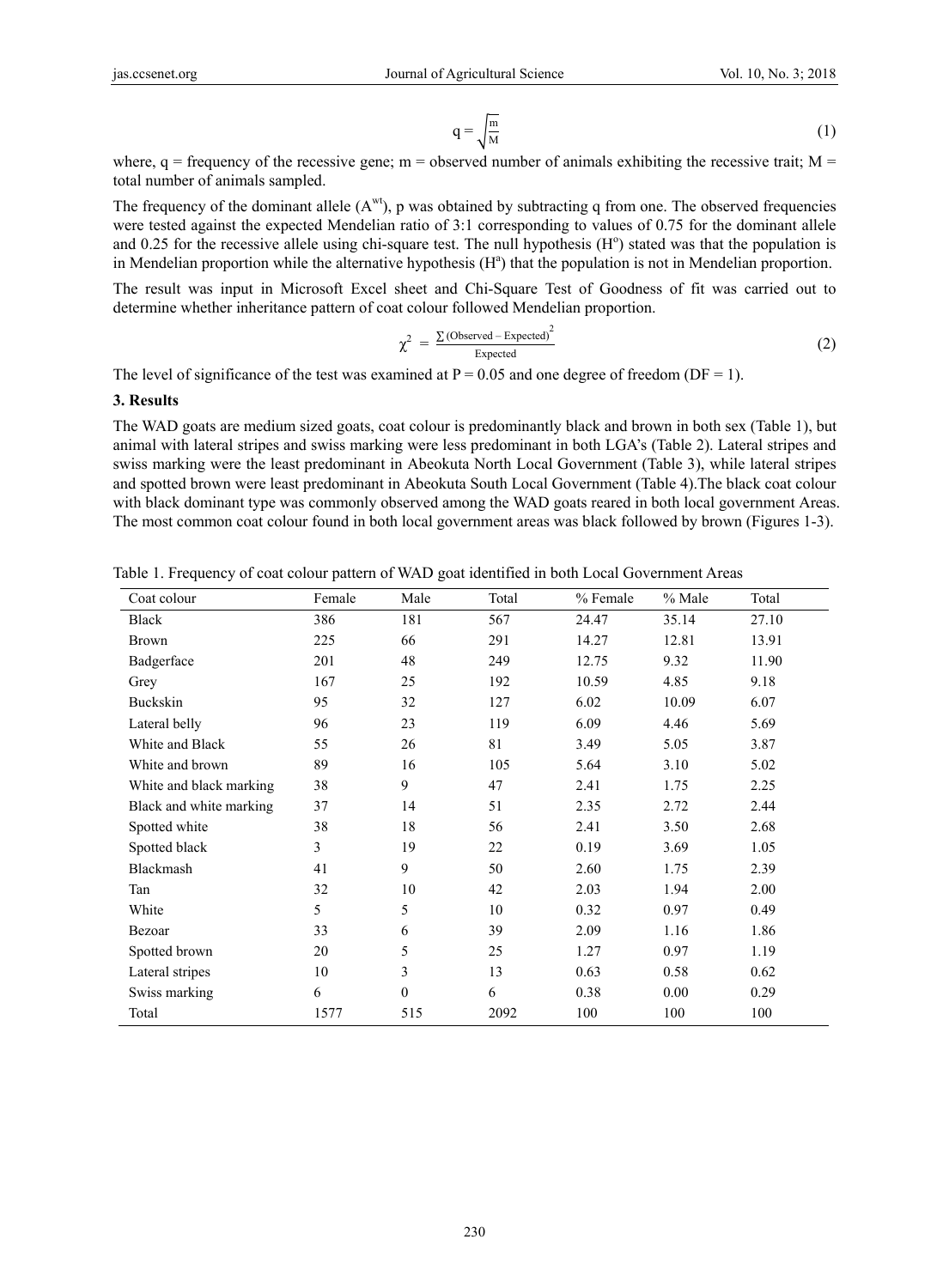| Coat colours            | Predominant Genotype | Female       | Male         | Total        | % Female     | % Male       | % Total |
|-------------------------|----------------------|--------------|--------------|--------------|--------------|--------------|---------|
| Black                   | Eumelanin            | 652          | 289          | 941          | 37.48        | 36.17        | 28.42   |
| <b>Brown</b>            | Eumelanin            | 353          | 83           | 436          | 17.36        | 10.38        | 13.17   |
| Badgerface              | Eumelanin            | 282          | 64           | 346          | 13.78        | 8.01         | 10.45   |
| Grey                    | Eumelanin            | 211          | 43           | 254          | 10.11        | 5.38         | 7.67    |
| <b>Buckskin</b>         | Phaeomelanin         | 179          | 43           | 222          | 8.84         | 5.38         | 6.70    |
| Lateral belly           | Phaeomelanin         | 116          | 38           | 154          | 6.13         | 4.76         | 4.65    |
| White and Black         | Phaeomelanin         | 113          | 36           | 149          | 5.93         | 4.50         | 4.50    |
| White and brown         | Phaeomelanin         | 101          | 33           | 134          | 5.33         | 4.13         | 4.05    |
| White and black marking | Phaeomelanin         | 77           | 28           | 105          | 4.18         | 3.50         | 3.17    |
| Black and white marking | Eumelanin            | 65           | 27           | 92           | 3.67         | 3.38         | 2.78    |
| Spotted white           | Eumelanin            | 64           | 24           | 88           | 3.50         | 3.00         | 2.66    |
| Spotted black           | Eumelanin            | 58           | 22           | 80           | 3.19         | 2.75         | 2.42    |
| Blackmash               | Eumelanin            | 49           | 14           | 63           | 2.51         | 1.75         | 1.90    |
| Tan                     | Phaeomelanin         | 48           | 13           | 61           | 1.91         | 1.62         | 1.84    |
| White                   | Phaeomelanin         | 46           | 11           | 57           | 1.83         | 1.37         | 1.72    |
| Bezoar                  | Eumelanin            | 38           | 11           | 49           | 1.51         | 1.37         | 1.48    |
| Spotted brown           | Eumelanin            | 30           | 10           | 40           | 1.20         | 1.25         | 1.21    |
| Lateral stripes         | Phaeomelanin         | 23           | 10           | 33           | 0.92         | 1.25         | 1.00    |
| Swiss marking           | Eumelanin            | 6            | $\theta$     | 6            | 0.24         | $\theta$     | 0.18    |
| Peacock                 | Eumelanin            | $\mathbf{0}$ | $\mathbf{0}$ | $\mathbf{0}$ | $\mathbf{0}$ | $\mathbf{0}$ | 0.00    |
| Total                   |                      | 2511         | 799          | 3310         | 100          | 100          | 100     |

Table 2. Coat colour distribution of WAD goats in Abeokuta North and South LGAs

The dominant coatcolour of WAD goat in both LGA's was black (28.42%) followed by brown (13.17%) followed bybadgerface (10.45%) (Table 2).

| Coat colour             | Female | Male             | Total | % Female | % Male | Total |
|-------------------------|--------|------------------|-------|----------|--------|-------|
| Black                   | 386    | 181              | 567   | 24.47    | 35.14  | 27.10 |
| <b>Brown</b>            | 225    | 66               | 291   | 14.27    | 12.81  | 13.91 |
| Badgerface              | 201    | 48               | 249   | 12.75    | 9.32   | 11.90 |
| Grey                    | 167    | 25               | 192   | 10.59    | 4.85   | 9.18  |
| <b>Buckskin</b>         | 95     | 32               | 127   | 6.02     | 10.09  | 6.07  |
| Lateral belly           | 96     | 23               | 119   | 6.09     | 4.46   | 5.69  |
| White and Black         | 55     | 26               | 81    | 3.49     | 5.05   | 3.87  |
| White and brown         | 89     | 16               | 105   | 5.64     | 3.10   | 5.02  |
| White and black marking | 38     | 9                | 47    | 2.41     | 1.75   | 2.25  |
| Black and white marking | 37     | 14               | 51    | 2.35     | 2.72   | 2.44  |
| Spotted white           | 38     | 18               | 56    | 2.41     | 3.50   | 2.68  |
| Spotted black           | 3      | 19               | 22    | 0.19     | 3.69   | 1.05  |
| Blackmash               | 41     | 9                | 50    | 2.60     | 1.75   | 2.39  |
| Tan                     | 32     | 10               | 42    | 2.03     | 1.94   | 2.00  |
| White                   | 5      | 5                | 10    | 0.32     | 0.97   | 0.49  |
| Bezoar                  | 33     | 6                | 39    | 2.09     | 1.16   | 1.86  |
| Spotted brown           | 20     | 5                | 25    | 1.27     | 0.97   | 1.19  |
| Lateral stripes         | 10     | 3                | 13    | 0.63     | 0.58   | 0.62  |
| Swiss marking           | 6      | $\boldsymbol{0}$ | 6     | 0.38     | 0.00   | 0.29  |
| Total                   | 1577   | 515              | 2092  | 100      | 100    | 100   |

Table 3. Frequency distribution of WAD goat in Abeokuta North Local Government Areas